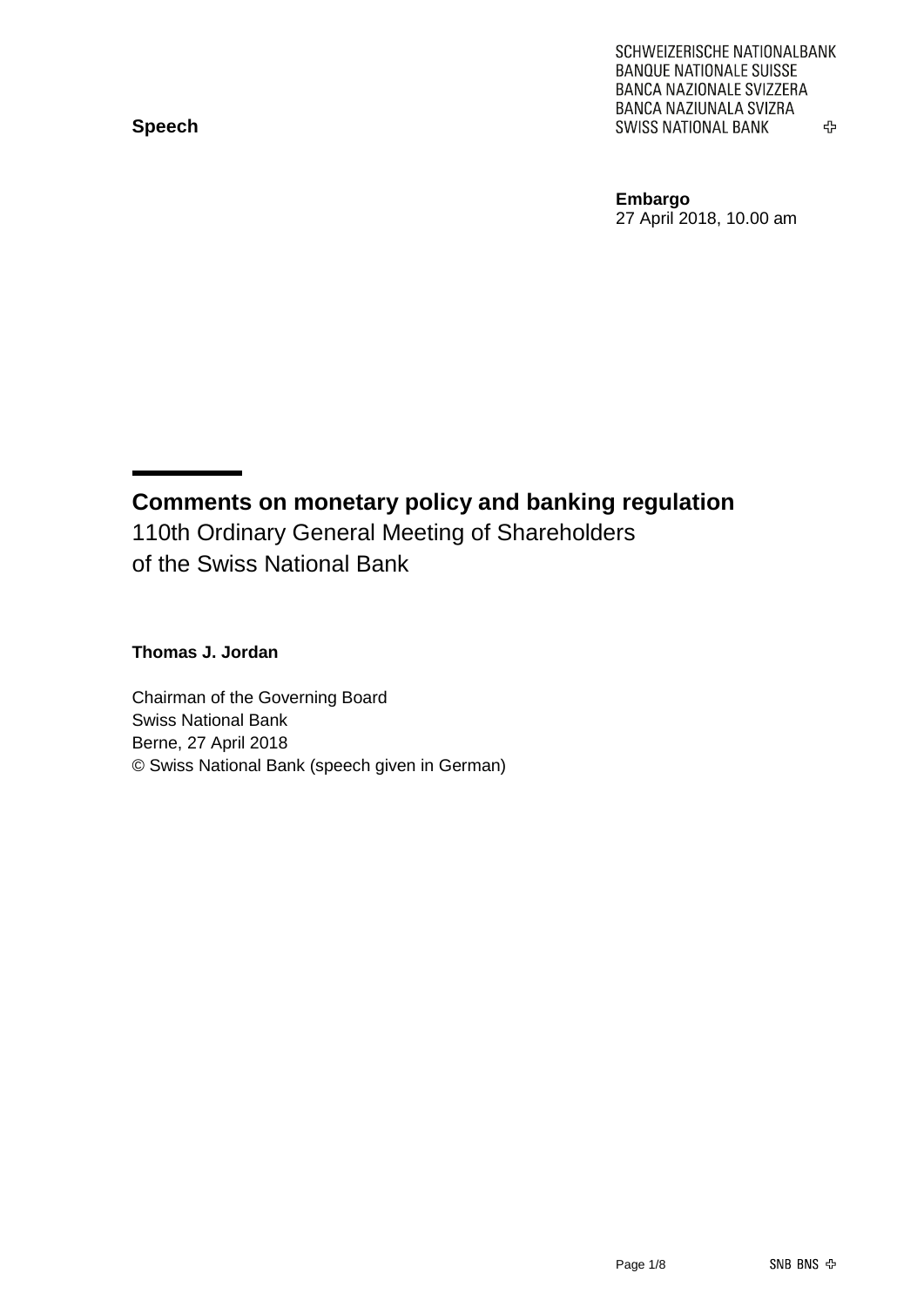Mr President of the Bank Council Dear Shareholders Dear Guests

It gives me great pleasure to welcome you to our Annual General Meeting. As is customary, the first part of my speech will be devoted to comments on the current economic situation and monetary policy. Ten years after the start of the global financial crisis, we can now look back on a year in which economic momentum has been much more positive – both in Switzerland and worldwide. The question is: has the global economy now finally completed its unusually sluggish recovery process? As I will show, there are indeed grounds for optimism, but it is still too early for this to give way to euphoria.

In the second part of my speech, I would like to look at the state of play in banking regulation. A decade on from the global financial crisis, we should not just be asking whether we have recovered from the consequences of this event; we should also take stock of what we have done to improve the ability of our banking system to withstand future crises. As I will set out, the regulatory measures put in place have clearly strengthened the resilience of our banking system, and we therefore have reasons to be optimistic in this regard as well. That said, if we are to sustainably safeguard the stability of the financial system, it is imperative that we implement in full the regulatory measures that have already been agreed. We must also continually review them to ensure they are fit for purpose.

Let me begin with some comments on the current economic situation and monetary policy.

## **The economic situation and the SNB's monetary policy**

### **Economic situation**

The Swiss economy improved continuously last year. Capacity utilisation increased and unemployment declined. Real GDP in the fourth quarter of 2017 was up 1.9% year-on-year, while inflation also returned to positive territory last year for the first time since 2011.

The improved economic situation is not only attributable to the upturn in the global economy. There have also been favourable developments on the foreign exchange markets, as the Swiss franc has weakened since the second half of 2017, against the euro in particular. This has boosted the price competitiveness of export-oriented industries and provided welcome relief for the Swiss economy.

The Swiss franc's trade-weighted real external value is currently around the same level as prior to the discontinuation of the minimum exchange rate in January 2015. There has thus been a reduction in the significant overvaluation, but our currency nevertheless remains highly valued.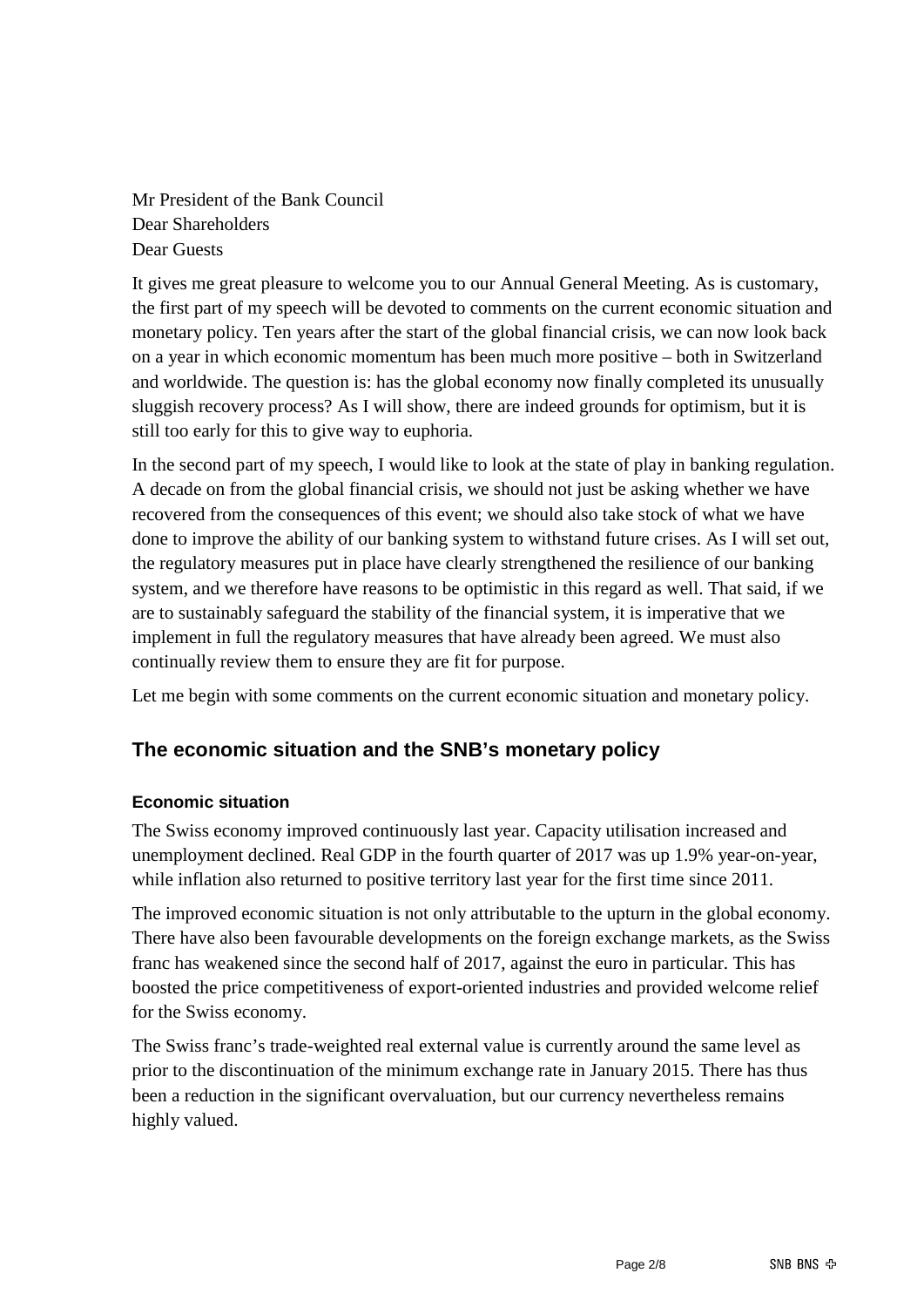### **Monetary policy**

With a view to ensuring appropriate monetary conditions, we are continuing to pursue our expansionary monetary policy. This is based on the negative interest rate that banks and other financial market participants are charged on their sight deposits at the SNB and on our continued willingness to intervene in the foreign exchange market as necessary.

Both instruments remain essential as the situation is still fragile. While the foreign exchange market has largely shrugged off recent equity market turbulence, circumstances in the financial markets – and thus by extension monetary conditions for the economy – could rapidly deteriorate again.

Such a development would be undesirable in the current environment. Inflation is now within the range that the SNB equates with price stability, and capacity utilisation in the economy has continued to improve. Nevertheless, inflation remains low and inflationary pressure is modest despite our expansionary monetary policy. Tightening monetary conditions would be premature at this juncture, and would risk unnecessarily jeopardising the positive economic momentum that has been established.

The Swiss economy picked up markedly last year against a positive global economic backdrop. However, we should not let ourselves get carried away. Despite the easing on the foreign exchange market in the past twelve months, both short-term (cyclical) and longer-term (structural) challenges remain. Competition with other business locations around the world remains as intense now as it was prior to the crisis. Switzerland will only be able to preserve its economic competitiveness and prosperity if its companies continue to be highly flexible and innovative, and if our politicians succeed in maintaining our country's particularly favourable economic conditions.

Turning now to the second part of my speech, I would like to once again take a look back at the global financial crisis.

## **Regulation ten years after the UBS incident**

### **Banking system weaknesses exposed by financial crisis**

Almost ten years ago, the federal government,  $FINMA<sup>1</sup>$  $FINMA<sup>1</sup>$  $FINMA<sup>1</sup>$  and the SNB were forced to take steps to stabilise UBS and the Swiss financial system, with the state and taxpayers having to temporarily take on the big bank's risks. Many other countries found themselves confronted with similar problems and also had to rescue banks.

The financial crisis brought to light fundamental weaknesses in the international financial system. As regards the banking system and regulation, two aspects stand out in particular. First, at that time many banks' resilience was inadequate. Relative to their risk exposure, their liquidity and equity buffers were insufficient to absorb major outflows of funds and losses.

<span id="page-2-0"></span><sup>1</sup> At that time, Switzerland's financial market supervisory authority went by the name of the Swiss Federal Banking Commission.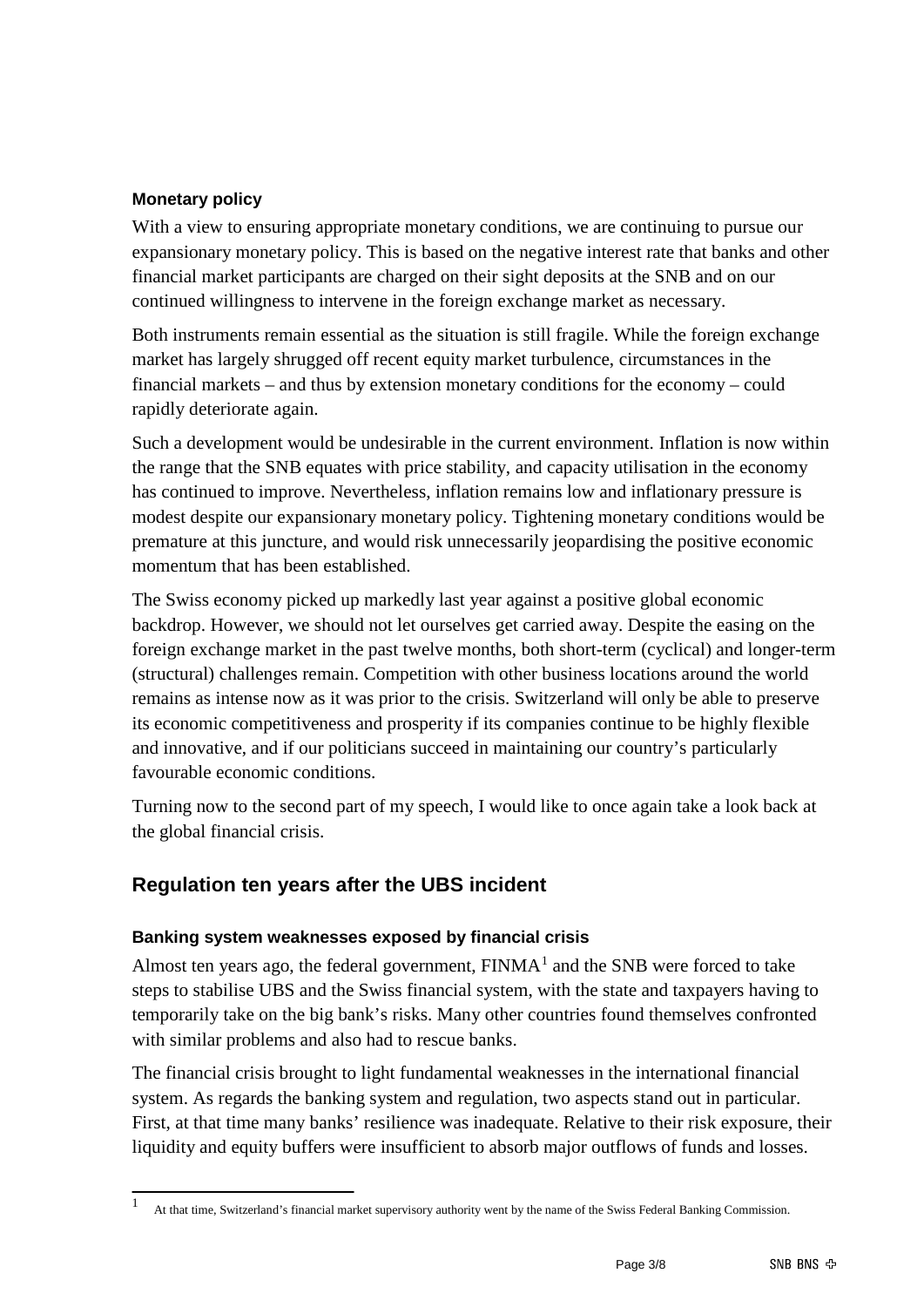Second, certain banks were so large and interconnected that their collapse would have triggered a chain reaction, dragging down other – fundamentally healthy – financial institutions with them. This would have resulted in considerable costs to the economy. When such banks got into difficulties, the states in question had no option but to rescue them.<sup>[2](#page-3-0)</sup> This has become known as the 'too big to fail' issue.

### **International measures to strengthen financial stability**

In the aftermath of the crisis, the relevant international bodies defined new standards and revised existing regulations to strengthen financial stability. In December last year, for example, the Basel Committee on Banking Supervision finalised the Basel III international regulatory framework for banks. Prior to that, the Financial Stability Board (FSB) had already adopted new rules to address the 'too big to fail' issue.

These regulatory approaches have tackled the weaknesses that were uncovered. An initial set of measures sought to strengthen the resilience of all banks, with more effective rules being issued with regard to liquidity and capital adequacy.

The new liquidity standards ensure that banks can absorb exceptionally high outflows of funds over a period of 30 days, and that they have sufficient amounts of stable funds to finance their activities for the next twelve months. $3$ 

The capital requirements were amended in two respects. First, deficiencies in the riskweighted capital ratio (that is to say, the ratio between capital and risk-weighted assets) were remedied; the changes restrict the banks' scope in calculating their risk-weighted assets.<sup>[4](#page-3-2)</sup> Second, a non-risk-based measure was added to the capital requirement. I would like to look at this briefly now.

In making business decisions, for example when granting a loan, banks have to weigh up risk and return. The risk-sensitive management of a bank therefore needs to be matched by risksensitive regulation. The risk-weighted capital ratio requirements address this, ensuring that a bank engaging in transactions with higher returns – and hence higher risk – also has to hold more capital. Accordingly, the risk weight applied to a speculative foreign investment is markedly higher than that applied to a mortgage in Switzerland.

That being said, it is often difficult to estimate and model risks precisely. For this reason, a simple, non-risk-based capital ratio has now also been introduced, stipulating that a bank's

<span id="page-3-0"></span><sup>&</sup>lt;sup>2</sup> These banks thus had a de facto state guarantee – their creditors could assume that the government would cover large losses and indemnify them in the event of a bankruptcy. Accordingly, they were prepared to deposit money with the banks at comparatively favourable terms. This funding advantage in turn allowed the banks to take on large risks. Overall, such a constellation is not ideal from the perspective of society as a whole as it creates a 'moral hazard' issue.

<span id="page-3-1"></span><sup>&</sup>lt;sup>3</sup> The short-term parameter is referred to as the Liquidity Coverage Ratio, while the longer-term requirement is known as the Net Stable Funding Ratio.

<span id="page-3-2"></span><sup>&</sup>lt;sup>4</sup> The risk-weighted capital requirement is referred to as the Risk-Weighted Assets Ratio, or RWA Ratio for short. Banks are permitted to use their own models for calculating RWA. However, to prevent overly low RWA figures being reported and ensure comparability between banks, the framework stipulates an 'output floor' for the RWA calculated by the banks. These must not be less than 72.5% of the RWA calculated using a standardised approach defined by the regulator.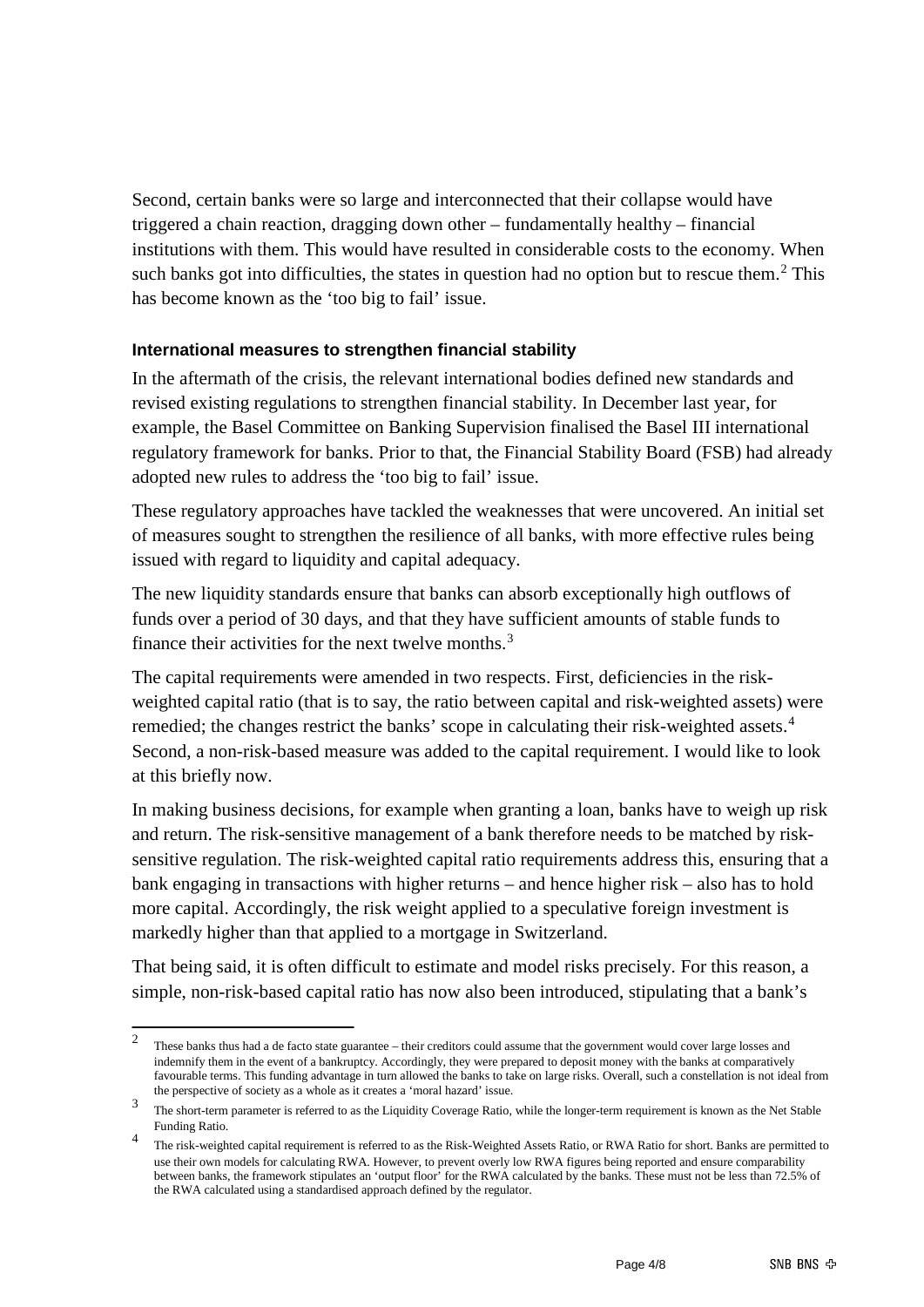capital may not fall below a certain percentage of its total assets.<sup>[5](#page-4-0)</sup> By setting a minimum capital requirement, this ratio protects against overly optimistic risk assessments.

The new liquidity and capital requirements apply to all banks. They strengthen the ability of an individual bank to withstand major outflows and losses without becoming illiquid or insolvent.[6](#page-4-1) A second set of measures is aimed exclusively at large and highly interconnected banks, and addresses the 'too big to fail' issue. [7](#page-4-2)

Banks whose collapse would have a significant impact on the economy and financial system were thus made subject to more stringent requirements than other banks.<sup>[8](#page-4-3)</sup> These systemically important banks must hold an additional capital buffer to bolster their resilience and reduce the likelihood of them getting into difficulty.

However, the possibility of major shocks in the financial industry and real economy causing systemically important banks to get into existential difficulties can never be entirely ruled out. Systemically important banks must therefore take financial and organisational precautions to prepare for such an event.[9](#page-4-4) Specifically, they must hold sufficient loss-absorbing capital to enable them to carry out a restructuring or wind-down on their own, i.e. without taxpayers' money.<sup>[10](#page-4-5)</sup> They must also put measures in place to ensure that they will remain able to act in the event of a crisis and that the bank can be restructured or wound down in an orderly fashion.

This second set of measures thus reduces the risks stemming from systemically important banks in that it strengthens the crisis resilience of such institutions while also enabling a restructuring or orderly wind-down.

<span id="page-4-0"></span><sup>5</sup> The ratio of capital to total assets is known as the Leverage Ratio.

<span id="page-4-1"></span><sup>6</sup> The financial crisis showed that it is not only the amount of capital that is important, but also its quality. Basel III therefore also raised capital quality requirements. In particular, the regulation ensures that eligible capital can already be used to absorb losses before insolvency proceedings are initiated. This is the only way that such capital can act as a buffer and counter the threat of the bank having to cease operations.

<span id="page-4-2"></span><sup>&</sup>lt;sup>7</sup> The international regulatory framework has also put in place further measures to reduce systemic risks in the banking sector. For example, the risk of contagion within the banking sector is to be reduced through more consistent measurement and control of concentrations of exposure to specific counterparties (e.g. other banks). The procyclicality of regulation is also addressed – in phases of excessive lending the regulator can set a countercyclical capital buffer. This increases the capital requirements for banks during upswings, releasing the capital again in downturns. The measure is designed to prevent banks from having to increase their capital and restrict their lending activities during a downturn, thereby exacerbating cyclical fluctuations.

<span id="page-4-3"></span><sup>8</sup> The FSB ranks Credit Suisse Group AG and UBS AG as global systemically important banks (G-SIBs). In Switzerland, the Banking Act gives the SNB the authority to designate banks as being systemically important for the Swiss market, following consultation with FINMA. Banks are deemed to be systemically important if they perform functions in the domestic lending and deposit-taking business, as well as in the payment transactions area, which are essential to the Swiss economy and cannot be substituted at short notice. In addition to Credit Suisse Group AG and UBS AG, the SNB has designated Zürcher Kantonalbank, the Raiffeisen Group and PostFinance Ltd as systemically important.

<span id="page-4-4"></span>These are referred to as gone-concern requirements. A fundamental distinction is drawn between going-concern and gone-concern requirements. The former address the ongoing business activities of a bank, whereas the latter relate to the event of a bank having to be restructured or wound down.

<span id="page-4-5"></span><sup>10</sup> The fact is that banks typically get into difficulty precisely when they no longer have sufficient capital available. The regulations therefore allow for debt to be written off or converted into equity in such instances. Such instruments, which are designed to absorb losses in the event of a resolution, are referred to as bail-in instruments.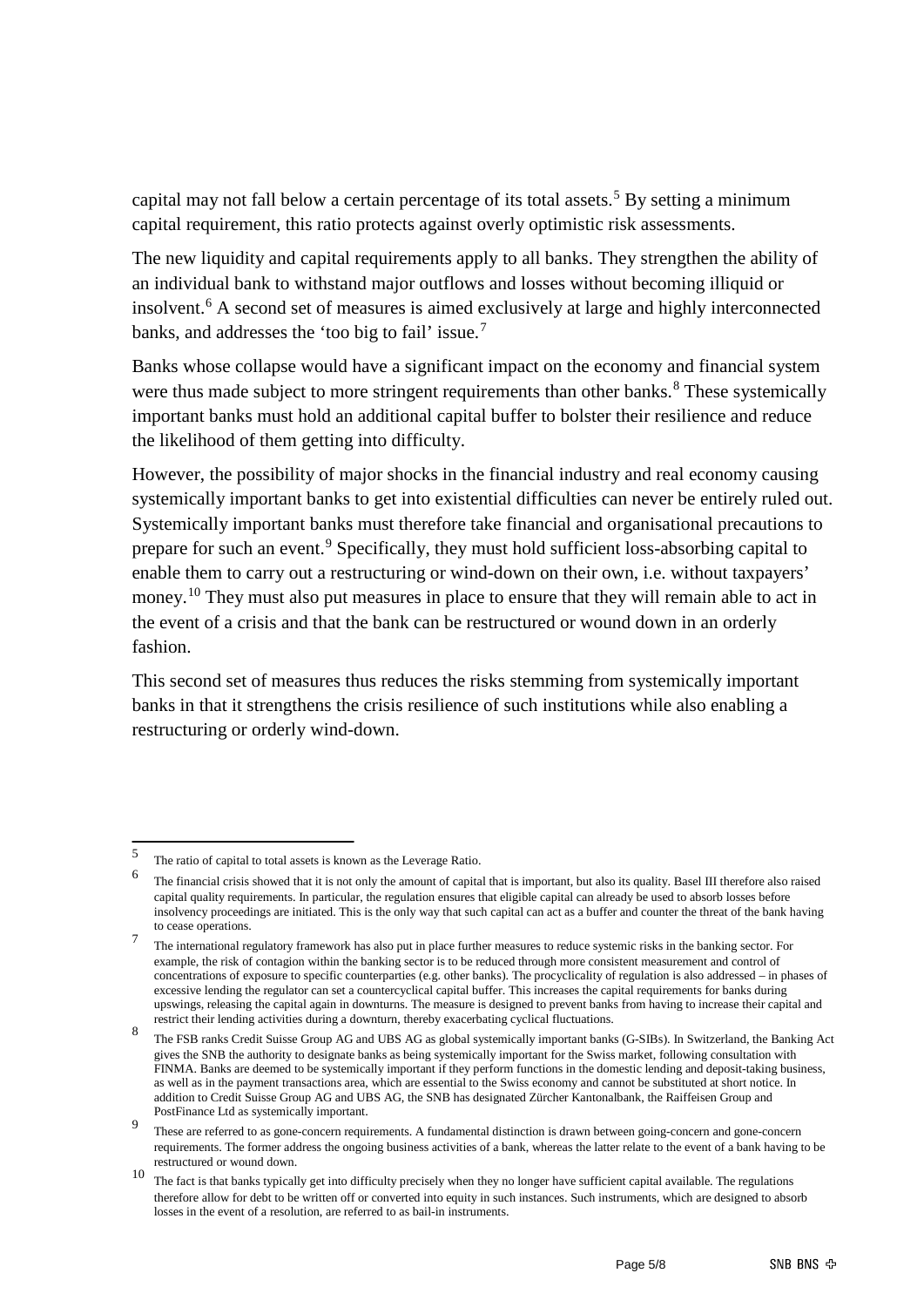### **Banking regulation in Switzerland**

With these two packages of measures, the international bodies have defined global minimum standards. However, many countries have gone further than these requirements, Switzerland among them.

Why does it make sense for us to set high standards in this area? Switzerland has a particularly large financial centre relative to the size of its economy. The banking sector is directly responsible for around 5% of value added in Switzerland, and employs more than 115,000 people. Moreover, in its role as a financial intermediary it is essential for the efficient functioning of the economy. It is therefore of major importance to the economy as a whole.

Efficient and internationally active banks play a key role in this context. A break-up of systemically important banks would therefore not be in Switzerland's overall economic interests, making it all the more crucial that these banks be sufficiently robust. For this reason, the Swiss regulations require systemically important banks to hold a larger capital buffer than the minimum standard laid down in the international framework.

You might argue that higher capital requirements are detrimental to the financial centre. In the case of Switzerland in particular, however, such requirements must not be viewed solely as a cost driver. In today's world, a robust banking system is a significant advantage for a business location in the face of international competition. It attracts clients and businesses, and is therefore desirable not only in the interests of financial stability, but also from the perspective of the banks themselves.

Furthermore, Swiss regulators have opted for a streamlined regulatory approach compared with other countries with major financial centres. Switzerland refrains from actively intervening in the business models or organisational structures of the banks, and no distinction is drawn between desirable and undesirable banking practices. Our regulation focuses on the essentials, specifically on ensuring that banks can themselves absorb any losses resulting from the risks they take on, without destabilising other parts of the financial system or damaging the economy.

### **Taking stock**

What have we achieved with the measures that have been put in place? Is the Swiss banking system more resilient to crises today? Please allow me to give you our take on this. I will first look at those banks with a domestic focus before moving on to the big banks.

Switzerland's domestically focused banks were not at the centre of the financial crisis, and all in all the new regulations are also likely to have little effect on them; their liquidity and capital buffers are mostly well above the regulatory minimum requirements. The stress tests that the SNB regularly conducts to assess risks also show that the banking system is largely well capitalised.

Notwithstanding this, the risk appetite of domestically focused banks has increased again in recent years, not least due to the low interest rate environment. There are also imbalances on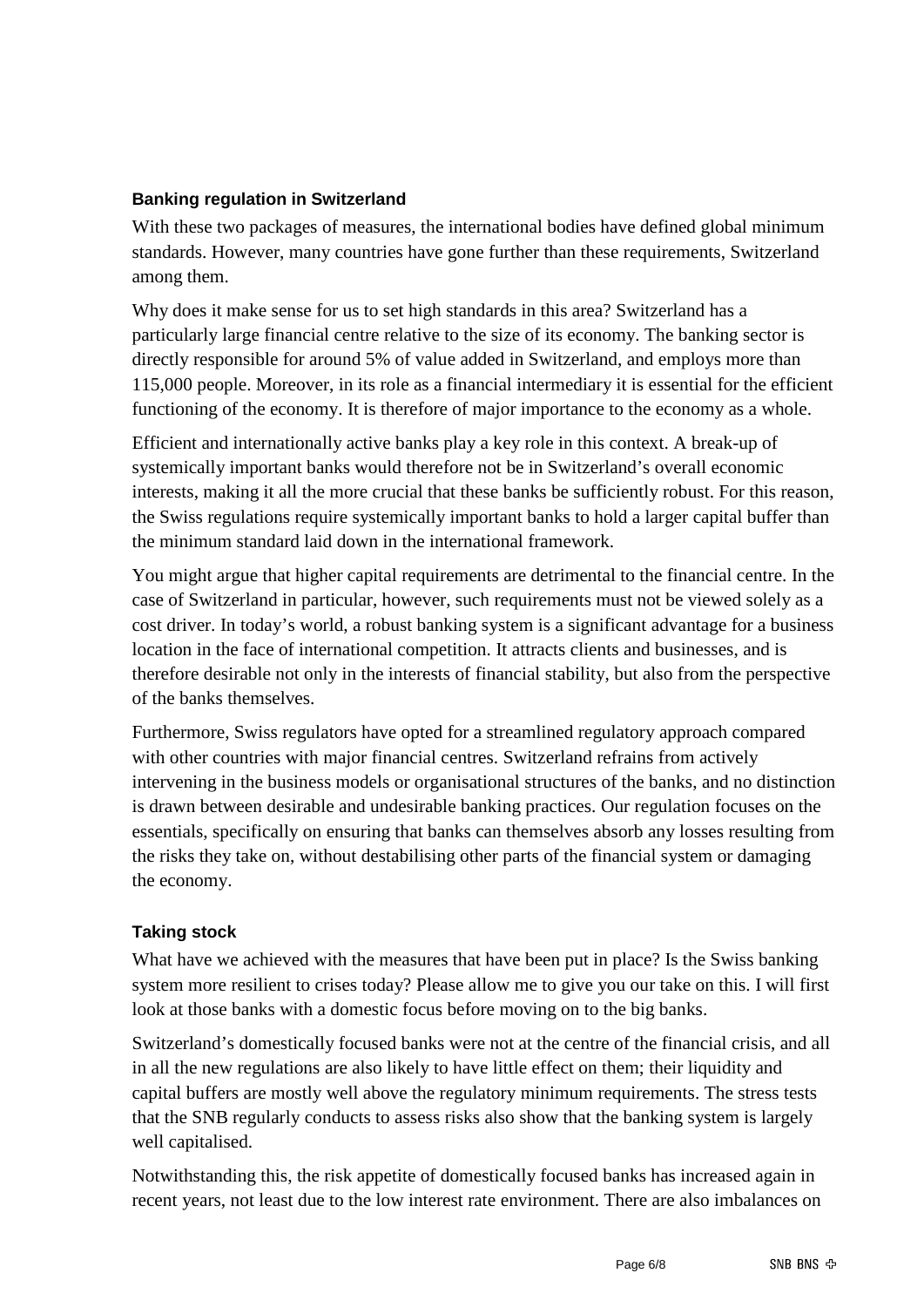the mortgage and real estate markets. It is therefore important that the domestically focused banks are aware of the risks they have assumed and ensure that they remain well capitalised in the future.

And what about the two big banks? Both have clearly strengthened their resilience in recent years, and are on track to meet the required standards within the stipulated time frame. They have continually improved their capitalisation with respect to maintaining operations as a going concern and ensuring their loss-absorbing capacity in the event of a restructuring or orderly wind-down.[11](#page-6-0) They have also put in place key organisational measures to increase their resolvability. For example, both have set up Swiss subsidiaries that would continue their systemically important functions in Switzerland in the event of a crisis. The big banks have therefore already made substantial efforts on this front.

What still remains to be done? First, the process of building up capital to absorb losses in a resolution scenario must be completed, and this will be achieved in the near future. Second, by the end of 2019 the two big banks have to demonstrate that in the event of a crisis, they would still be able to maintain the functions that are systemically important for Switzerland. In other words, the Swiss entities that cover the systemically important functions must be sufficiently independent of the remainder of the bank, both operationally and financially. In addition, plans for a restructuring or wind-down of the entire bank (at the global level) have still to be finalised.

Looking at the domestically focused banks and the big banks together, we can say that the resilience of our banking system as a whole has increased significantly. We are convinced that our banks are better able to withstand a crisis today than they were ten years ago. What is more, banks' management bodies and the supervisory authorities alike now have a better understanding of how to assess risks.

The comprehensive implementation of the agreed measures will further improve the stability of our financial system. We will still have systemically important banks in the future. However, these must no longer be too big to fail; that is to say, the state and taxpayers must no longer have to fear being held hostage. The new banking regulations therefore contribute to reducing risks, but they also take into account both the considerable economic importance of Switzerland's banking sector and our interest in having a significant financial centre.

I would like to cross over here, if I may, to the sovereign money initiative. The authors of this initiative hope that, if adopted, it would result in a more stable financial system. However, switching to an untested sovereign money regime would radically transform Switzerland's tried-and-tested financial framework. Given the lack of empirical data and comparable systems worldwide, such a transformation risks plunging Switzerland into a period of great

<span id="page-6-0"></span><sup>11</sup> From the end of 2019, both of Switzerland's big banks must have a Leverage Ratio of at least 5.0% and an RWA Ratio of at least 14.3% on a going-concern basis, excluding the countercyclical capital buffer. Added to this are the gone-concern requirements in the same amounts (without taking any reductions into account). Overall, both of the big banks must thus have total loss-absorbing capacity (TLAC) of 28.6% of their RWA and 10.0% of their total assets.